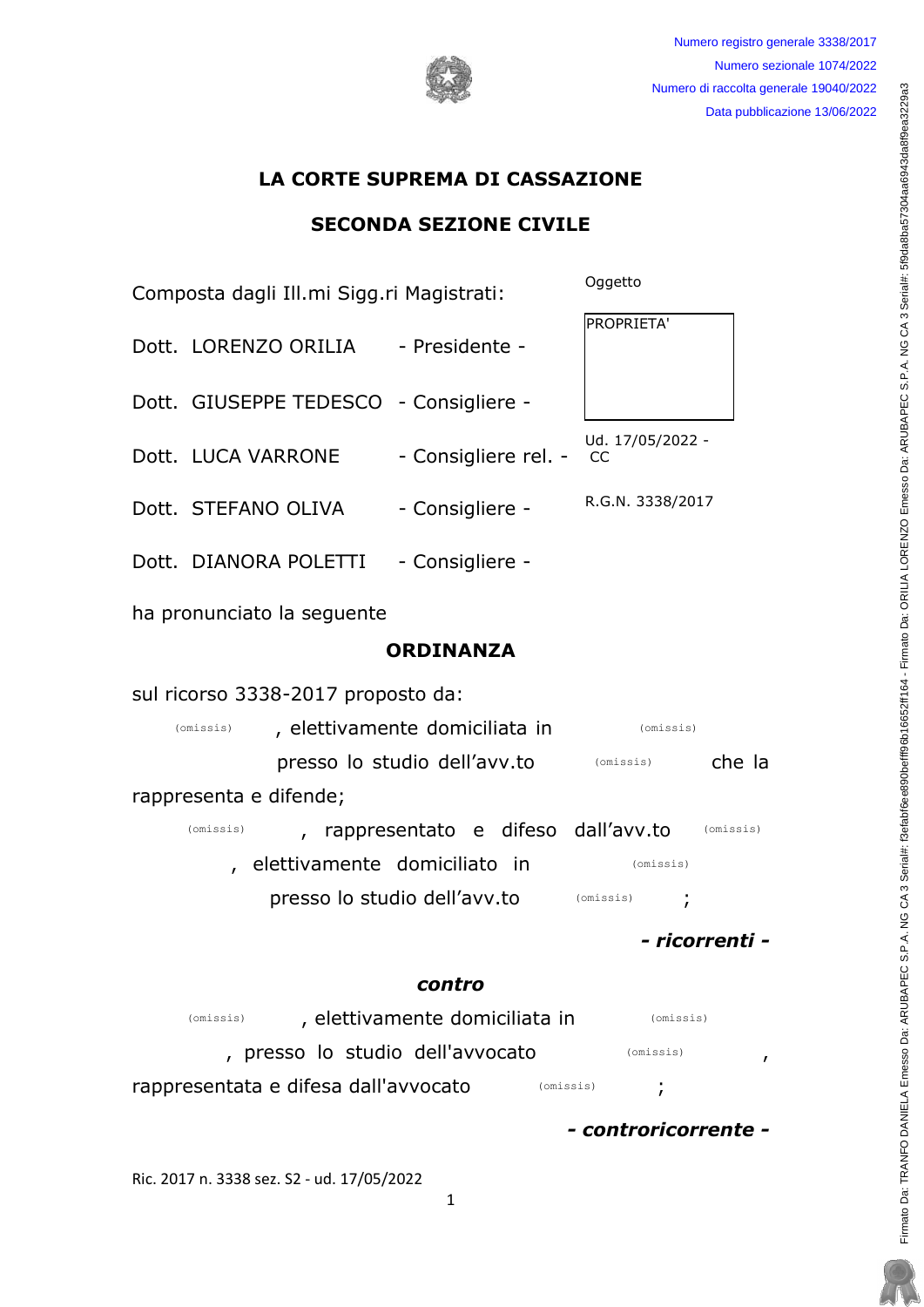

Numero registro generale 3338/2017 Numero sezionale 1074/2022 Numero di raccolta generale 19040/2022 Data pubblicazione 13/06/2022

avverso la sentenza n. 513/2016 della CORTE D'APPELLO SEZ.DIST. DI TARANTO, depositata il 07/11/2016; udita la relazione della causa svolta nella camera di consiglio del

13/10/2021 dal Consigliere Dott. LUCA VARRONE;

#### **FATTI DI CAUSA**

 $1.$ (omissis) convenivano in giudizio, dinanzi al Tribunale di Taranto, per sentir dichiarare  $(omissis)$ la esclusiva responsabilità dei convenuti in relazione ai fenomeni di umidità riscontrati su un muro di loro proprietà e, per l'effetto, di sentirli condannare a rimuovere il muro di tufo costruito sulla proprietà degli attori e ad eliminare o arretrare il pluviale non rispettoso della distanza di cui all'articolo 889 c.c. e causa delle dette infiltrazioni.

2. Il Tribunale di Taranto accoglieva le domande attoree e condannava i convenuti a rimuovere il muro realizzato sul lastrico di proprietà degli attori e ad arretrare il pluviale posto in prossimità del confine tra le due proprietà e a risarcire i danni causati dall'infiltrazioni liquidati in euro 400.

3. Avverso la suddetta sentenza (omissis) proponevano appello.

La Corte d'Appello di Lecce, per quel che ancora rileva, accoglieva il terzo motivo di appello in quanto il muro oggetto di contestazione sorgeva su un muro sottostante comune e, dunque, riteneva che gli appellanti si fossero avvalsi della facoltà di innalzamento del muro riconosciuta dall'articolo 885, primo comma, c.c.

Il consulente tecnico d'ufficio, infatti, sulla base della identica tipologia costruttiva e delle tipologie costruttive della zona aveva desunto che i due immobili erano stati realizzati come un unico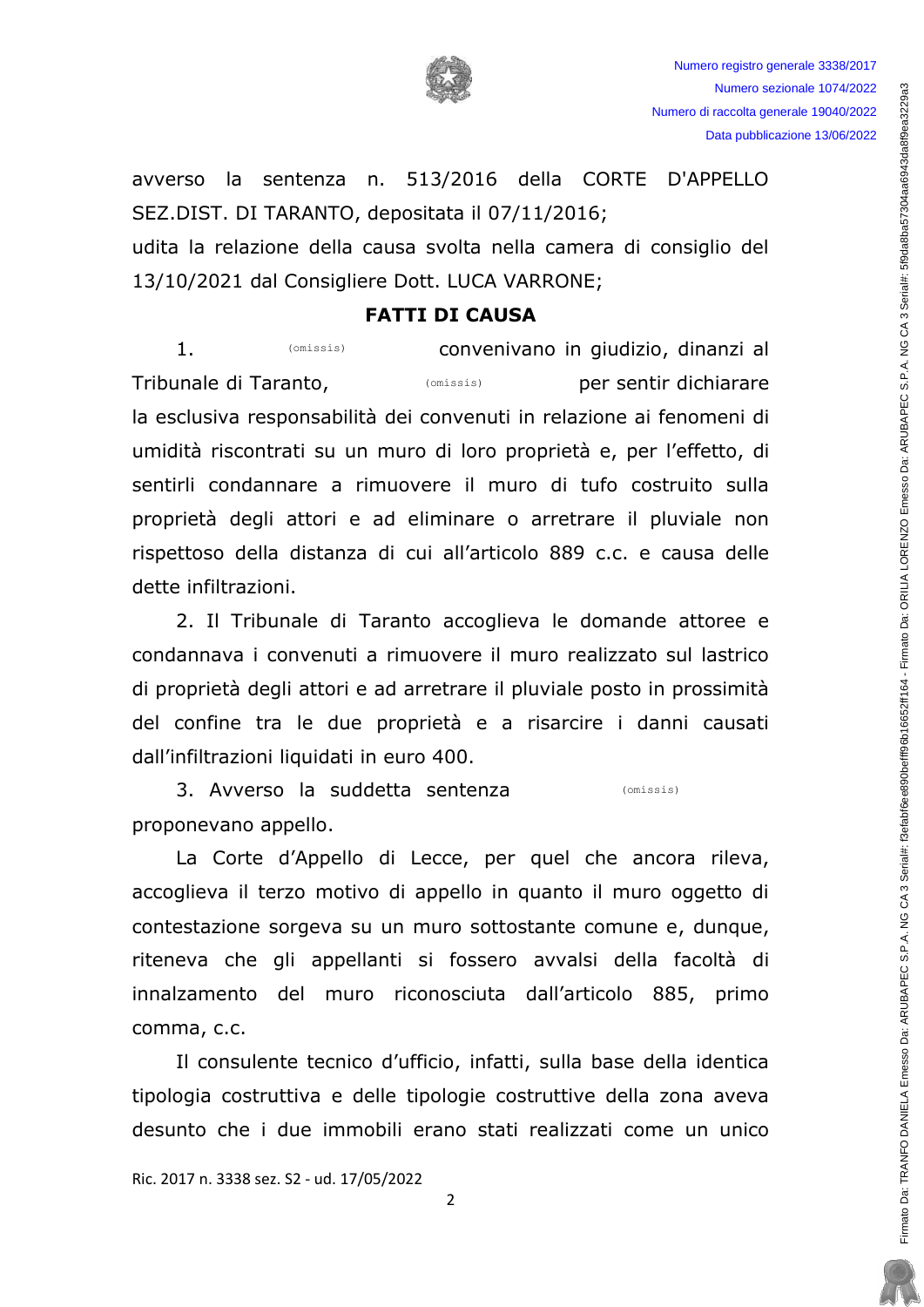

corpo di fabbrica e aveva chiaramente indicato in planimetria che il muro posto tra il locale dei (omissis) e l'immobile dei convenuti era un muro comune. Tale conclusione era condivisibile perché avvalorata dall'unicità del muro e presunta ex articolo 880 c.c. in virtù della natura divisoria dello stesso. Pertanto, poiché il muro oggetto dell'ordine della richiesta di demolizione sorgeva proprio sul muro comune, doveva ritenersi che i convenuti avessero legittimamente esercitato la facoltà di cui all'articolo 885, primo comma, c.c., senza sconfinare illecitamente nella proprietà dei (Omissis). La comunione del muro divisorio non doveva intendersi nel senso che ciascuno dei proprietari avesse la proprietà della metà del muro secondo la linea mediana dello stesso ma come il diritto di ciascun comproprietario sull'intero muro.

La Corte d'Appello accoglieva anche il motivo relativo alla causa dell'umidità rinvenuta nei locali dei (Omissis) nel senso che non poteva ricondursi al vecchio canale di raccolta di scolo dell'immobile dei (omissis). Le conclusioni del consulente recepite dal Tribunale, infatti, si fondavano su una mera supposizione, non avendo il consulente tecnico eseguito alcun accertamento concreto sulla possibile causa delle infiltrazioni. Il perito aveva omesso qualsiasi accertamento concreto sullo stato della manutenzione del canale di gronda al servizio del locale dei (Omissis) così come qualsiasi accertamento sullo stato della quaina posta sul lastrico solare del locale dei pozzi.

perito del Tribunale era caduto forte Inoltre, il in contraddizione, rilevando che la dismissione da parte dei convenuti del vecchio sistema di raccolta delle acque era la causa delle infiltrazioni e che nonostante esso fosse stato rimosso il fenomeno di infiltrazione persisteva. Per giustificare questa contraddizione il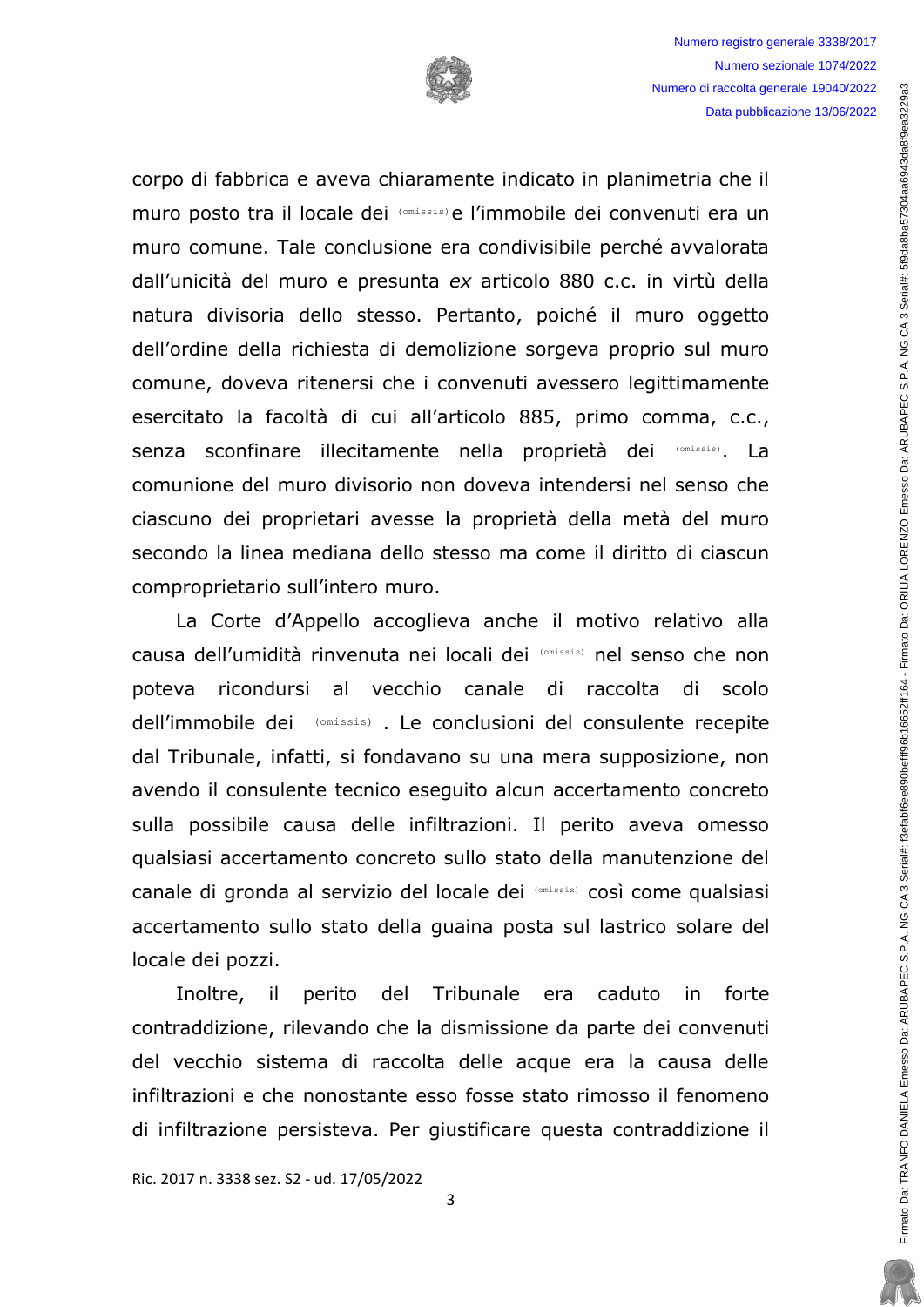giudice di primo grado aveva fatto riferimento a una fase di regressione dell'umidità, ma di tale regressione non vi era alcun riscontro negli atti. Pertanto, la mancanza di accertamenti concreti in ordine alle cause possibili dell'infiltrazione discendente di acqua nella quarta campata del locale dei (Omissis) e il persistere del fenomeno senza alcuna regressione, nonostante la rimozione del vecchio impianto di smaltimento di raccolta dell'acqua piovana al servizio dell'immobile dei (Omissis), portava ad escludere che la causa di dette infiltrazioni fosse da ricondurre causalmente alla cattiva tenuta dell'impianto di smaltimento dismesso e, pertanto, doveva rigettarsi la pretesa risarcitoria degli attori.

 $4.$  $(omissis)$ e  $(omissis)$ hanno proposto ricorso per cassazione avverso la suddetta sentenza sulla base di due motivi.

 $5<sub>1</sub>$ (omissis) hanno resistito con  $(missis)$ e controricorso.

6. All'adunanza camerale del 13 ottobre 2021 la Corte ha disposto il differimento dell'udienza, non risultando che le ricorrenti fossero informate della morte dell'avvocato  $(omissis)$ , unico difensore, con comunicazione alle parti personalmente dell'invito a eleggere nuovo domicilio e a nominare nuovo difensore.

 $7<sub>1</sub>$ si sono costituiti con nuovo difensore.  $(missis)$ 

#### **RAGIONI DELLA DECISIONE**

Preliminarmente deve evidenziarsi che: 1) la notifica del controricorso è valida essendo stata effettuata a mezzo PEC presso l'avv.to  $(omissis)$ -poi deceduto -, difensore dei ricorrenti ivi elettivamente domiciliati sia nel giudizio di Cassazione che in quello di appello; 2) l'eccezione di irregolarità della procura a margine del ricorso (v. pag. 9 controricorso) è infondata perché vi è l'autentica del difensore; 3) la procura al nuovo difensore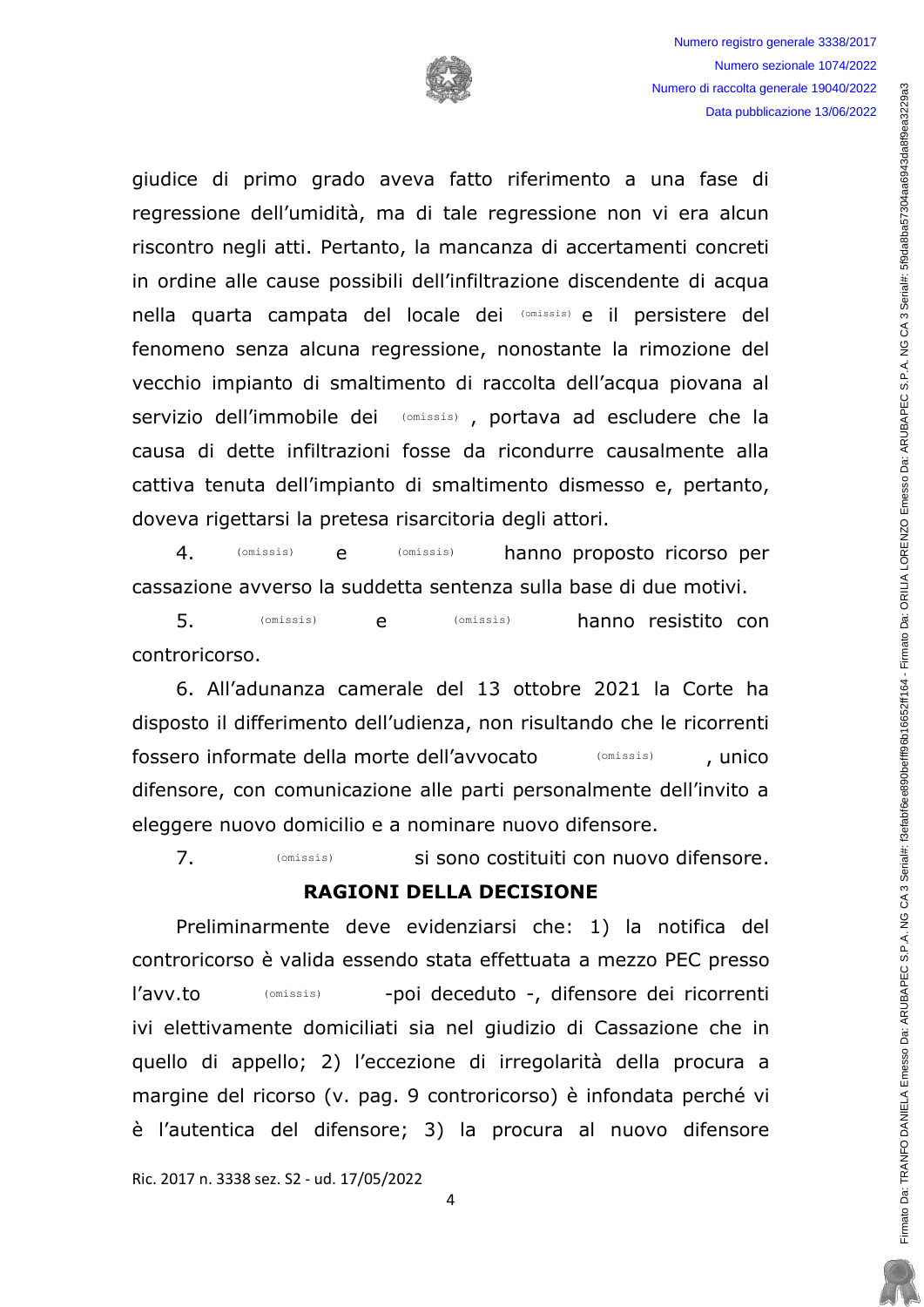

conferita da a sequito della morte dell'avv.to (omissis) , originario difensore, non è valida essendo  $(omissis)$ conferita a margine dell'atto di costituzione del nuovo difensore,  $(omissis)$ . Infatti, il giudizio è iniziato in data avv.to antecedente la modifica dell'art. 83 c.p.c. sicché deve farsi applicazione del seguente principio di diritto: Nel giudizio di cassazione la procura speciale non può essere rilasciata a margine o in calce di atti diversi dal ricorso o dal controricorso, stante il tassativo disposto dell'art. 83, terzo comma, cod. proc. civ., ratione temporis applicabile - che implica la necessaria esclusione dell'utilizzabilità di atti diversi da quelli suindicati. Pertanto, se la procura non è rilasciata contestualmente a tali atti, è necessario il suo conferimento nella forma prevista dal secondo comma dello stesso articolo, cioè con atto pubblico o con scrittura privata autenticata, facenti riferimento agli elementi essenziali del giudizio, quali l'indicazione delle parti e della sentenza impugnata. Né a una conclusione diversa può pervenirsi nel caso in cui debba sostituirsi il difensore nominato con il ricorso, deceduto nelle more del giudizio, non rispondendo alla disciplina del giudizio di cassazione il deposito di un atto redatto dal nuovo difensore su cui possa essere apposta la procura speciale, o nella eventualità che il ricorrente intenda affiancare altro difensore al difensore nominato a margine del ricorso, che in tale veste, ai sensi dell'art. 365 cod. proc. civ., aveva sottoscritto l'atto (nella specie, il mandato era stato rilasciato, su foglio separato - e non con atto pubblico o procura notarile -, nell'imminenza dell'udienza di discussione, ad altro difensore). (Sez. U, Sentenza n. 14212 del 06/07/2005, Rv. 583990 - 01). Come già detto, deve precisarsi che al presente giudizio non si applica la norma inserita nell'art. 83 c.p.c., dalla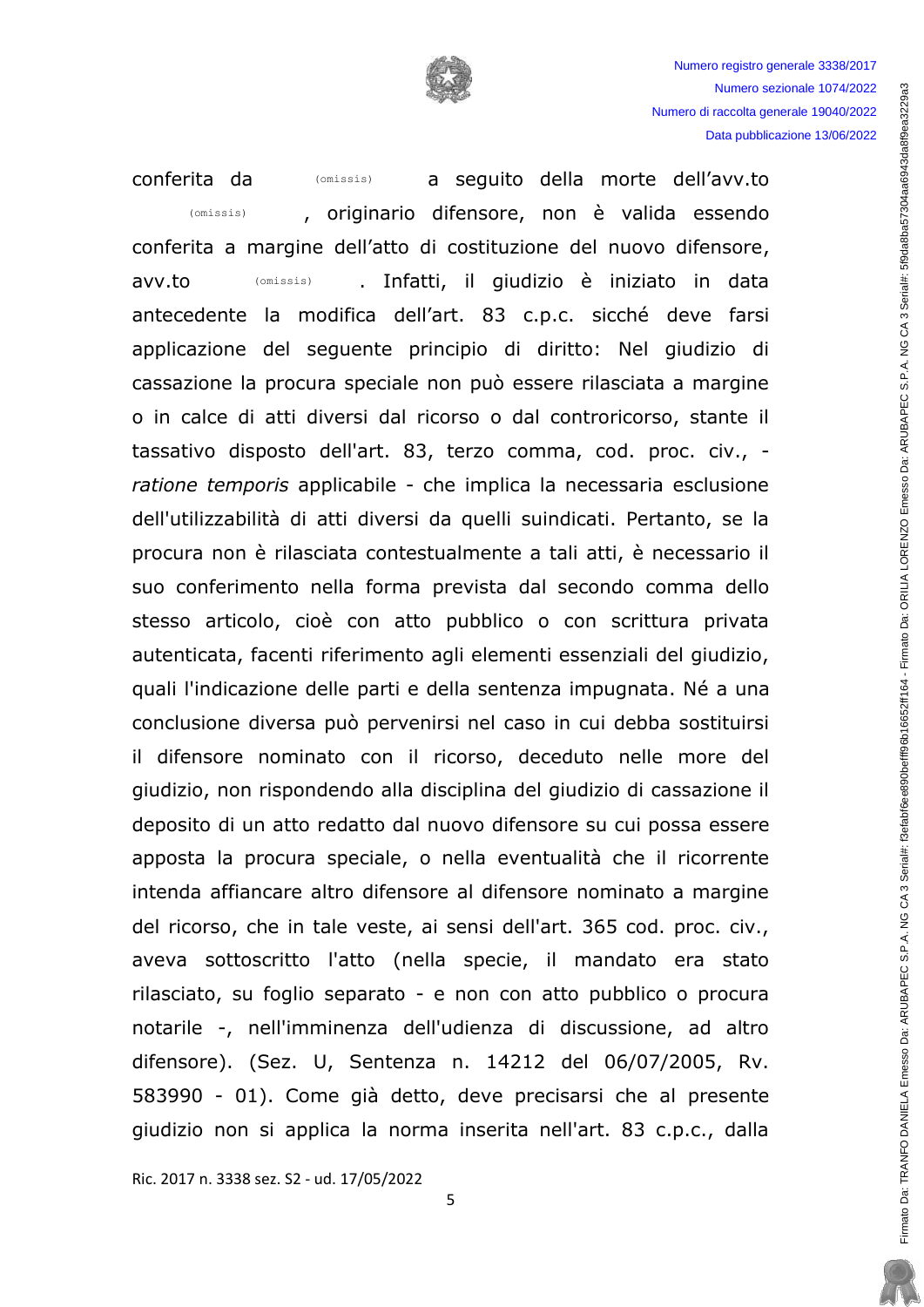

legge 18 giugno 2009 n. 69, art. 45, comma 9, lett. (a), che consente il rilascio della procura anche a margine di atti diversi da quelli sopra indicati. Infatti, per espressa previsione della legge n. 69 del 2009, art. 58, comma 1, «le disposizioni della presente legge che modificano il codice di procedura civile e le disposizioni per l'attuazione del codice di procedura civile si applicano ai giudizi instaurati dopo la data della sua entrata in vigore», avvenuta il 4 luglio 2009. Essendo il presente giudizio iniziato in primo grado nel 2006, ad esso non può applicarsi la nuova disposizione, come già ritenuto da questa Corte in altre decisioni (ex plurimis Sez. 2, Ord. n. 20692 del 2018).

Diversamente la nomina del nuovo difensore è valida per (Omissis)

, essendo stata effettuata con procura notarile.

1. Il primo motivo di ricorso è così rubricato: omesso esame di un punto decisivo oggetto di discussione tra le parti.

La Corte d'Appello avrebbe trascurato del tutto di prendere in considerazione la circostanza obiettiva acquisita alla causa e idonea a condurre ad una decisione diversa, ovvero a confermare la legittimità dell'ordine di demolizione del muro sopraelevato sulla proprietà (Omissis). Dagli atti, infatti, come illustrato in sede di merito, risulta che la sopraelevazione del muro è stata eseguita su un muro di spessore di cm 55 composto di blocchi di tufo intercalato da camera d'aria di cm. 5 costituenti il muro perimetrale, solo per lo spessore di 20 cm che insta sulla parte del muro di 55 cm sulla mezzeria di proprietà (Omissis).

In altri termini i (omissis) hanno costruito il muro di 20 cm sulla parte del muro di proprietà esclusiva dei (Omissis). Il muro eretto dai (omissis), pertanto, non risponde ai requisiti previsti dalla giurisprudenza della cassazione secondo cui: chi sopraeleva se non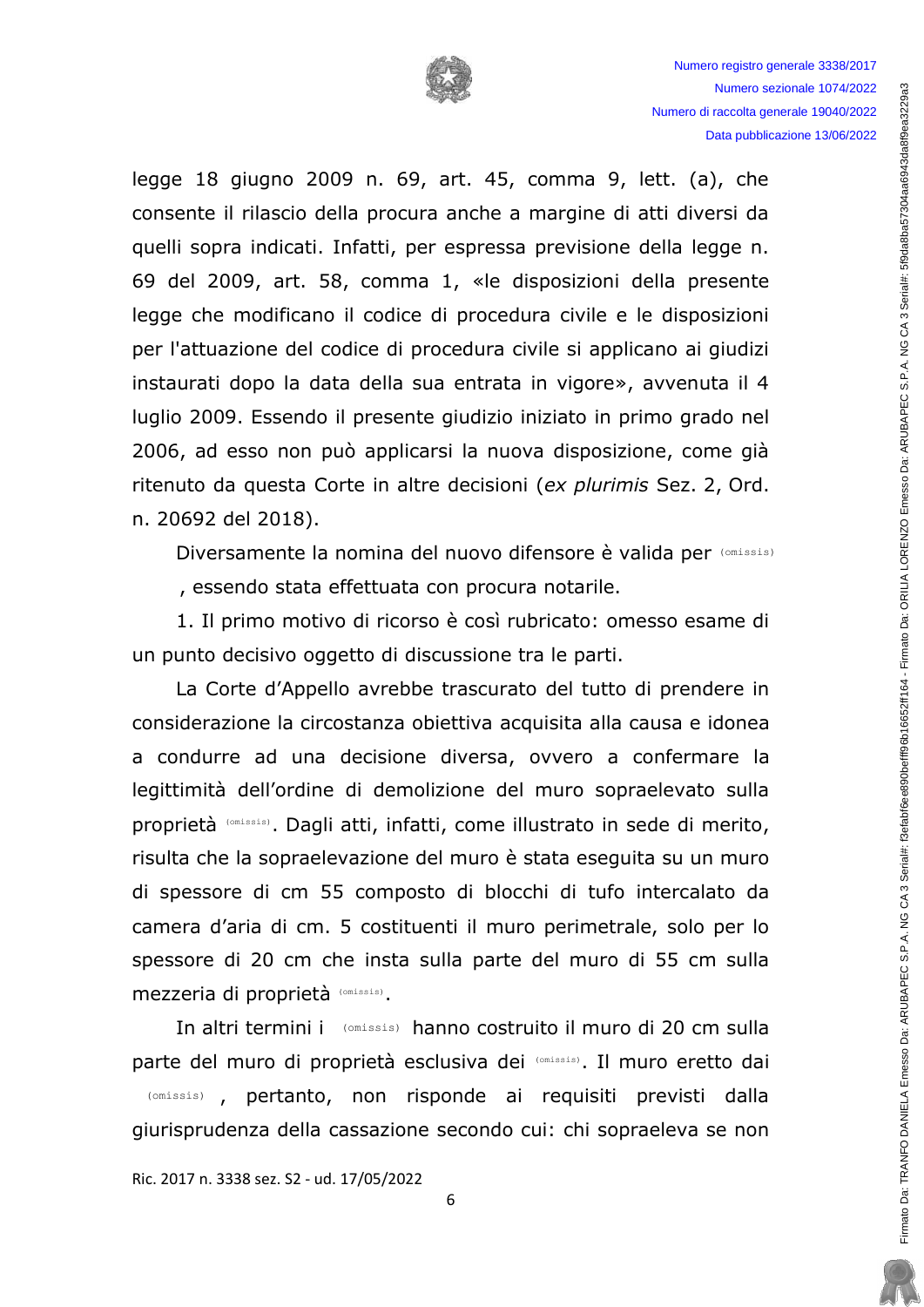

intende estendere la sopraelevazione a tutto lo spessore del muro ha l'obbligo di iniziare la costruzione dal confine della sua proprietà esclusiva. La facoltà concessa dall'articolo 885 c.c. a ciascun comproprietario di alzare il muro deve essere di stretta interpretazione. Il proprietario può avvalersi di tale facoltà ma solo per sopraelevare utilizzando a tal fine il muro comune e non può altrimenti modificare la condizione giuridica della cosa ovvero i suoi rapporti con la stessa senza il consenso degli altri partecipanti alla comunione. Non è possibile, dunque, mutare la struttura del muro preesistente. In ogni caso sussiste l'obbligo di chi sopraeleva di iniziare la costruzione dalla sua proprietà esclusiva se non intenda estenderla a tutto lo spessore del muro.

1.2 Il primo motivo di ricorso è fondato.

Premesso che – contrariamente a quanto si afferma in controricorso a pagg. 13 e ss - non si tratta di temi nuovi (perché la Corte d'Appello a pag. 9 tratta delle facoltà concesse dall'art. 885 comma 1 cc), il Collegio ritiene che debba darsi continuità all'orientamento consolidato, anche se risalente, secondo il quale: L'esercizio da parte del comproprietario della facoltà di innalzare il muro comune ai sensi dell'art. 885 cod. civ. non richiede che la sopraelevazione sia estesa a tutto lo spessore del muro, potendo essere contenuta nei limiti della linea mediana sempre che le modalità della costruzione consentano al vicino di fare analogo uso del muro stesso e in particolare non gli sottraggano il diritto di chiedere in futuro la comunione della parte sopraelevata per l'intera estensione. (Sez. 2, Sentenza n. 3330 del 06/04/1987, Rv. 452378 - 01). Nello stesso senso deve richiamarsi come perfettamente aderente al caso di specie il sequente principio di diritto: Il condomino che sopraeleva per primo il muro comune può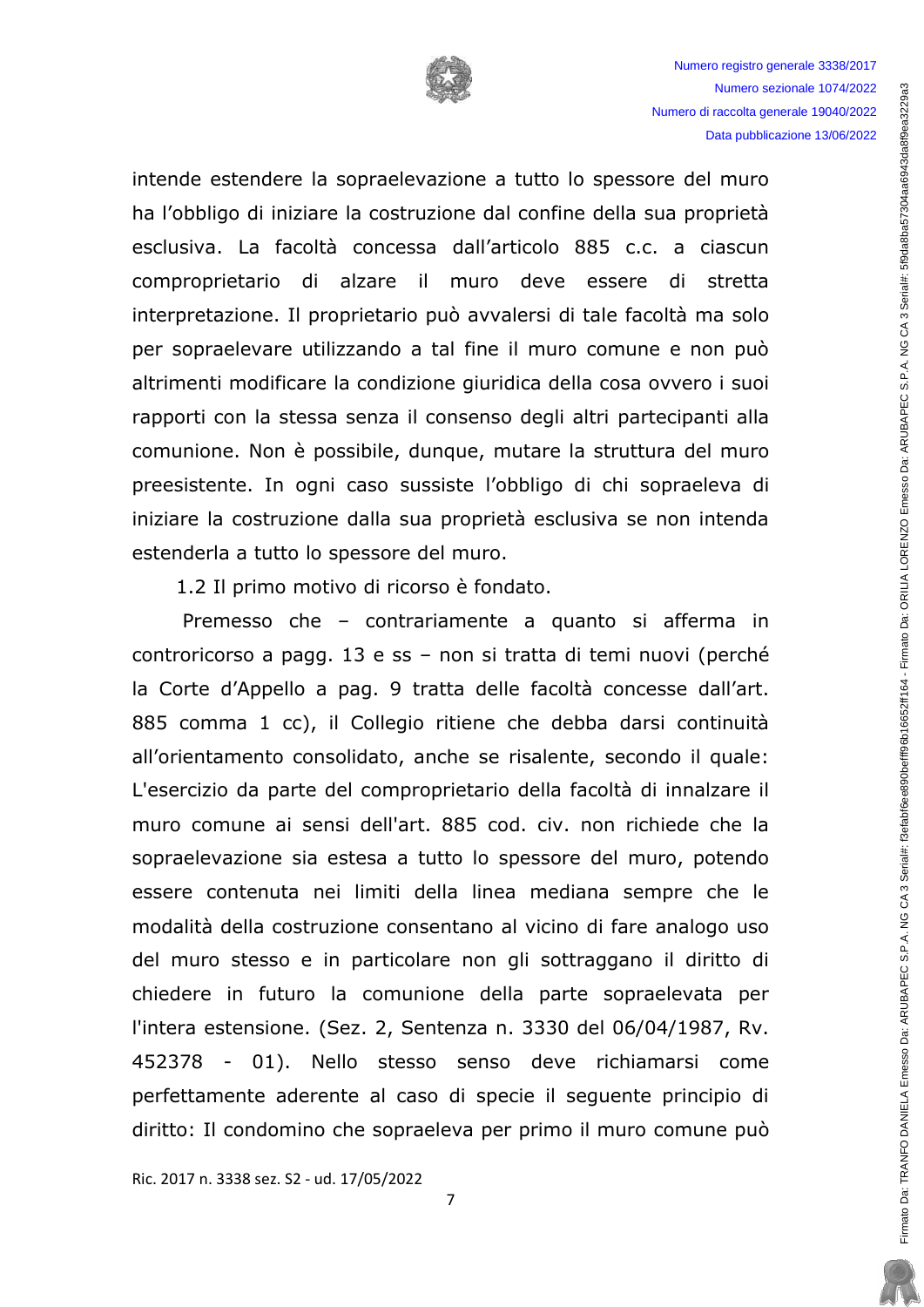

non estendere la nuova costruzione all'intero spessore, purché esegua la stessa verso l'area di sua esclusiva proprietà e senza  $\mathbf{i}$ sottostante oltre invadere muro la linea mediana (Sez. 2, Sentenza n. 1201 del 26/04/1974; cfr. anche Sez. 2, Sentenza n. 3923 del 01/04/1993; Sez. 2, Sentenza n. 340 del 14/01/1980).

Ciò premesso e venendo al caso di specie deve evidenziarsi che la Corte d'Appello, pur trattando delle facoltà di cui all'art. 885 primo comma cc, non ha però verificato se la sopraelevazione realizzata dai (Omissis) ricomprenda l'intero spessore del muro sul quale è costruita o solo una porzione di esso, come sostengono i ricorrenti. Trattasi di fatto decisivo perché, in tale ultimo caso, per riconoscersi la legittimità della sopraelevazione è necessario che la costruzione sia effettuata verso l'area di esclusiva proprietà (CMLSSASE

e senza invadere il muro sottostante oltre la linea mediana.

Di tale fatto decisivo si era discusso tra le parti (cfr. ricorso a pag. 6 ove si riportano i rilievi peritali sulle concrete modalità di sopraelevazione).

La sentenza, pertanto, deve essere cassata in relazione all'omesso esame del fatto oggetto di discussione e rappresentato dalla localizzazione della sopraelevazione, se posizionata o meno sulla porzione di muro oltre la linea mediana nella parte rivolta verso la proprietà dei ricorrenti.

Il giudice del rinvio, accertati i fatti, farà applicazione del sequente principio di diritto: Il comproprietario ha facoltà di sopraelevare il muro comune ma deve iniziare, in ogni caso, la costruzione dal confine della sua proprietà esclusiva, anche quando non intenda estendere la sopraelevazione a tutto lo spessore del